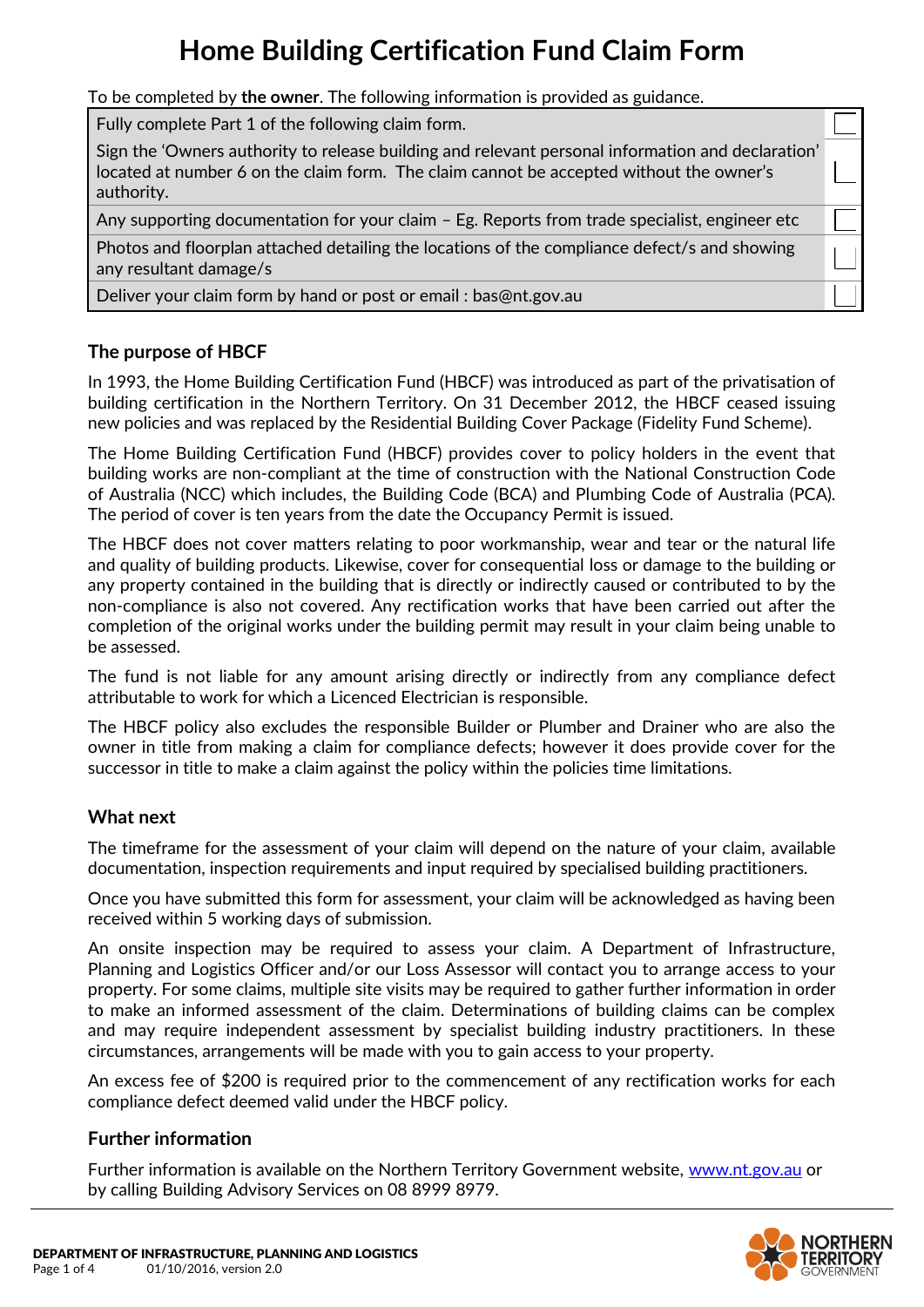| <b>Part 1 - Owners Report</b>                                            |                                                                               |                               |                                                                                                     |  |  |  |  |
|--------------------------------------------------------------------------|-------------------------------------------------------------------------------|-------------------------------|-----------------------------------------------------------------------------------------------------|--|--|--|--|
| <b>Owners Details</b><br>1.                                              |                                                                               |                               |                                                                                                     |  |  |  |  |
| Mr<br>Mrs<br>Title:                                                      | Ms                                                                            | <b>Miss</b><br>Other:         |                                                                                                     |  |  |  |  |
| <b>Owner's First Name:</b>                                               |                                                                               |                               |                                                                                                     |  |  |  |  |
| <b>Owner's Surname:</b>                                                  |                                                                               |                               |                                                                                                     |  |  |  |  |
| <b>Owner's Postal Address:</b>                                           |                                                                               |                               |                                                                                                     |  |  |  |  |
| Suburb:                                                                  |                                                                               | <b>NT</b><br>State:           | Postcode:                                                                                           |  |  |  |  |
| <b>Owner's Home Number:</b>                                              |                                                                               | <b>Owner's Mobile Number:</b> |                                                                                                     |  |  |  |  |
| <b>Owner's Work Number:</b>                                              |                                                                               | <b>Owner's Email Address:</b> |                                                                                                     |  |  |  |  |
| <b>Agent Details - Optional</b><br>2.                                    |                                                                               |                               |                                                                                                     |  |  |  |  |
| Title: Mr<br>Mrs                                                         | Ms                                                                            | Other:<br><b>Miss</b>         |                                                                                                     |  |  |  |  |
| <b>Agent's First Name:</b>                                               |                                                                               |                               |                                                                                                     |  |  |  |  |
| Agent's Surname:                                                         |                                                                               |                               |                                                                                                     |  |  |  |  |
| <b>Agent's Company Name:</b>                                             |                                                                               |                               |                                                                                                     |  |  |  |  |
| <b>Agent's Postal Address:</b>                                           |                                                                               |                               |                                                                                                     |  |  |  |  |
| Suburb:                                                                  |                                                                               | <b>NT</b><br>State:           | Postcode:                                                                                           |  |  |  |  |
| Agent's Work Number:                                                     |                                                                               | Agent's Mobile Number:        |                                                                                                     |  |  |  |  |
| <b>Agent's Email Address:</b>                                            |                                                                               |                               |                                                                                                     |  |  |  |  |
|                                                                          |                                                                               |                               | I/We hereby authorise the abovementioned agent to act on my behalf and liaise directly with DIPL in |  |  |  |  |
|                                                                          | relation to all matters concerning my Home Building Certification Fund claim. |                               |                                                                                                     |  |  |  |  |
| <b>Owner's Full Name:</b>                                                |                                                                               |                               | Date:                                                                                               |  |  |  |  |
| Owner's Signature:                                                       |                                                                               |                               |                                                                                                     |  |  |  |  |
| <b>Location of Building Works</b><br>3.                                  |                                                                               |                               |                                                                                                     |  |  |  |  |
| <b>Property Address:</b>                                                 |                                                                               |                               |                                                                                                     |  |  |  |  |
| Property Suburb:                                                         |                                                                               | State: NT                     | Postcode:                                                                                           |  |  |  |  |
| Lot No:                                                                  | <b>Building Permit Number:</b>                                                |                               |                                                                                                     |  |  |  |  |
| <b>Other Information</b><br>4.                                           |                                                                               |                               |                                                                                                     |  |  |  |  |
|                                                                          | Did you hold an Owner Builder permit for this work?                           | No<br>Yes                     |                                                                                                     |  |  |  |  |
|                                                                          | Have you previously notified the builder of the issues?                       | No<br>Yes                     |                                                                                                     |  |  |  |  |
| If Yes, please provide details:                                          |                                                                               |                               |                                                                                                     |  |  |  |  |
|                                                                          |                                                                               |                               |                                                                                                     |  |  |  |  |
|                                                                          |                                                                               |                               |                                                                                                     |  |  |  |  |
|                                                                          | Have you previously claimed under HBCF for this property?                     | No                            | Yes                                                                                                 |  |  |  |  |
| If Yes, please provide details:                                          |                                                                               |                               |                                                                                                     |  |  |  |  |
|                                                                          |                                                                               |                               |                                                                                                     |  |  |  |  |
|                                                                          |                                                                               |                               |                                                                                                     |  |  |  |  |
|                                                                          |                                                                               |                               |                                                                                                     |  |  |  |  |
| Have you undertaken any repair work to resolve the problem?<br>No<br>Yes |                                                                               |                               |                                                                                                     |  |  |  |  |
| If Yes, please provide details:                                          |                                                                               |                               |                                                                                                     |  |  |  |  |
|                                                                          |                                                                               |                               |                                                                                                     |  |  |  |  |
|                                                                          |                                                                               |                               |                                                                                                     |  |  |  |  |
|                                                                          |                                                                               |                               |                                                                                                     |  |  |  |  |
| <b>Building Work Details</b><br>5.                                       |                                                                               |                               |                                                                                                     |  |  |  |  |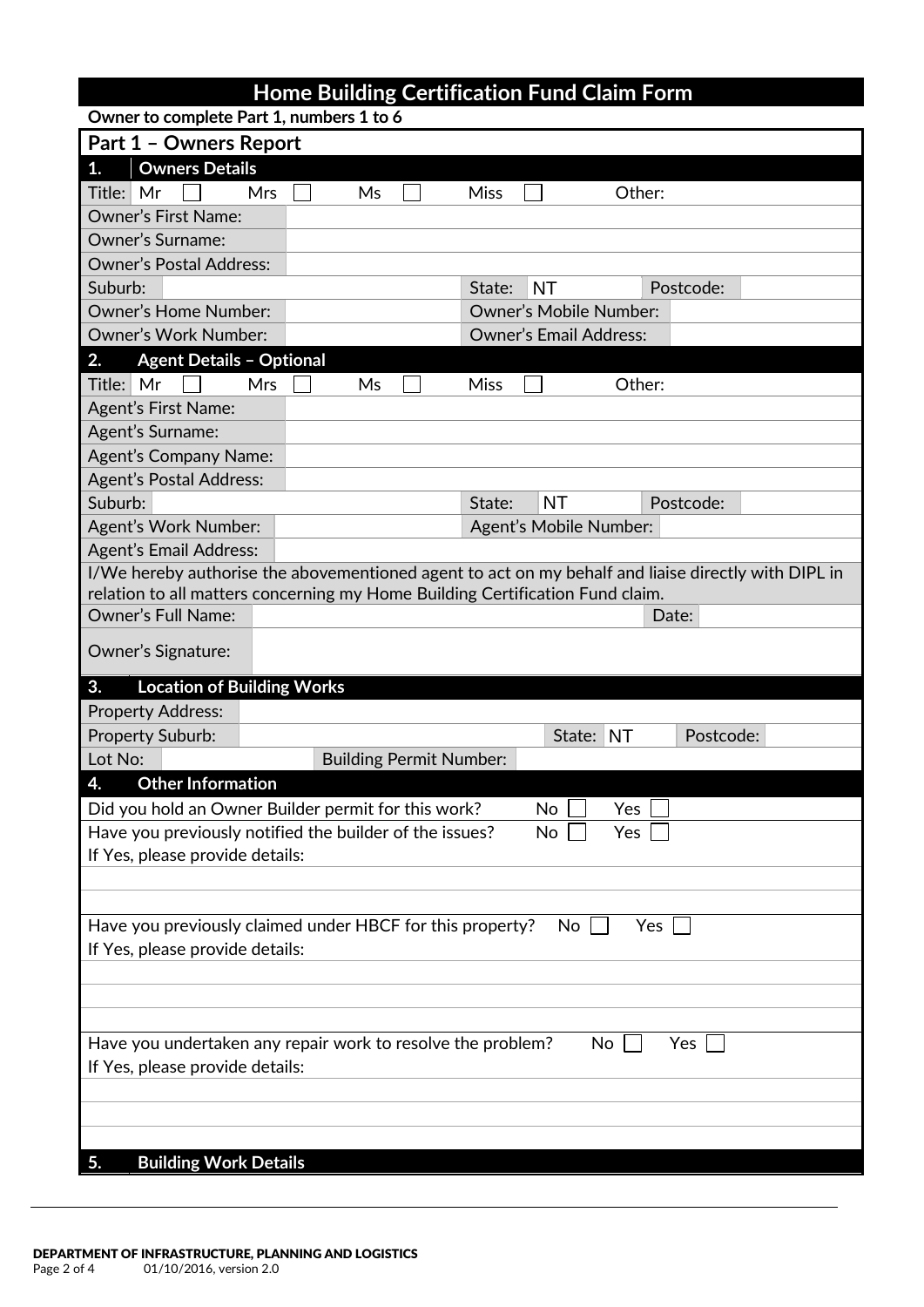|                                                                                                                                                                                                                                                                                                                                                                                                                                                                                                                                                                                                                                             | <b>Home Building Certification Fund Claim Form</b>  |                                                                                                                              |                                                                                                                                           |  |  |  |  |  |  |  |
|---------------------------------------------------------------------------------------------------------------------------------------------------------------------------------------------------------------------------------------------------------------------------------------------------------------------------------------------------------------------------------------------------------------------------------------------------------------------------------------------------------------------------------------------------------------------------------------------------------------------------------------------|-----------------------------------------------------|------------------------------------------------------------------------------------------------------------------------------|-------------------------------------------------------------------------------------------------------------------------------------------|--|--|--|--|--|--|--|
| In the table below, list the items of building work that you believe is a compliance defect.                                                                                                                                                                                                                                                                                                                                                                                                                                                                                                                                                |                                                     |                                                                                                                              |                                                                                                                                           |  |  |  |  |  |  |  |
| <b>Item</b><br><b>No</b>                                                                                                                                                                                                                                                                                                                                                                                                                                                                                                                                                                                                                    | Room/area where<br>the alleged defect<br>is located | Description of alleged building work defect item                                                                             |                                                                                                                                           |  |  |  |  |  |  |  |
| Example<br>Only                                                                                                                                                                                                                                                                                                                                                                                                                                                                                                                                                                                                                             | Main Bathroom                                       |                                                                                                                              | Shower leaks into the adjoining bedroom when used, noticeable water<br>damage on wall near door in bedroom - possible waterproofing issue |  |  |  |  |  |  |  |
| $\mathbf{1}$                                                                                                                                                                                                                                                                                                                                                                                                                                                                                                                                                                                                                                |                                                     |                                                                                                                              |                                                                                                                                           |  |  |  |  |  |  |  |
| $\overline{2}$                                                                                                                                                                                                                                                                                                                                                                                                                                                                                                                                                                                                                              |                                                     |                                                                                                                              |                                                                                                                                           |  |  |  |  |  |  |  |
| 3                                                                                                                                                                                                                                                                                                                                                                                                                                                                                                                                                                                                                                           |                                                     |                                                                                                                              |                                                                                                                                           |  |  |  |  |  |  |  |
| 4                                                                                                                                                                                                                                                                                                                                                                                                                                                                                                                                                                                                                                           |                                                     |                                                                                                                              |                                                                                                                                           |  |  |  |  |  |  |  |
| 5                                                                                                                                                                                                                                                                                                                                                                                                                                                                                                                                                                                                                                           |                                                     |                                                                                                                              |                                                                                                                                           |  |  |  |  |  |  |  |
|                                                                                                                                                                                                                                                                                                                                                                                                                                                                                                                                                                                                                                             |                                                     | Note: If insufficient space, please attach a separate page. Please attach any photos or documentation relating to each item. |                                                                                                                                           |  |  |  |  |  |  |  |
| 6.                                                                                                                                                                                                                                                                                                                                                                                                                                                                                                                                                                                                                                          |                                                     | Owners Authority to Release Building and Relevant Personal Information and Declaration                                       |                                                                                                                                           |  |  |  |  |  |  |  |
|                                                                                                                                                                                                                                                                                                                                                                                                                                                                                                                                                                                                                                             |                                                     | This authorisation and declaration must be signed by the owner for the claim to be considered:                               |                                                                                                                                           |  |  |  |  |  |  |  |
| I authorise and consent to any person who provides me with a building service, if requested by the Department of<br>Infrastructure, Planning and Logistics (DIPL) or any appointed service providers, for the disclosure and release of information<br>regarding the service that is relevant to the compliance defect for which I have made a claim against the Home Building<br><b>Certification Fund.</b>                                                                                                                                                                                                                                |                                                     |                                                                                                                              |                                                                                                                                           |  |  |  |  |  |  |  |
| This authorisation and consent extends to the collection, disclosure and release of any building work documentation and<br>related personal information that is relevant to the building work for which I have made a claim, by DIPL or DIPL's appointed<br>service providers, including the disclosure and release of such information to each other, and/or to one or more of the<br>following: A building practitioner, investigator, certifier, a legal practitioner or any other person reasonably consulted by DIPL<br>for making a decision of the claim or enacting rectification works under the Home Building Certification Fund. |                                                     |                                                                                                                              |                                                                                                                                           |  |  |  |  |  |  |  |
| I consent to the Department of Infrastructure, Planning and Logistics (DIPL) using the information collected in connection<br>with my claim to fulfil its obligations under the Building Act and the Home Building Certification Fund Policy for the purposes of<br>research about building works, building practitioners, claim management or the like.                                                                                                                                                                                                                                                                                    |                                                     |                                                                                                                              |                                                                                                                                           |  |  |  |  |  |  |  |
| I have read the information provided in this form. I declare that the information supplied in this form, and any attachments to<br>this form, is true and correct to the best of my knowledge.                                                                                                                                                                                                                                                                                                                                                                                                                                              |                                                     |                                                                                                                              |                                                                                                                                           |  |  |  |  |  |  |  |
|                                                                                                                                                                                                                                                                                                                                                                                                                                                                                                                                                                                                                                             | <b>Owner's Full Name:</b>                           |                                                                                                                              | Date:                                                                                                                                     |  |  |  |  |  |  |  |
| Owner's Signature:                                                                                                                                                                                                                                                                                                                                                                                                                                                                                                                                                                                                                          |                                                     |                                                                                                                              |                                                                                                                                           |  |  |  |  |  |  |  |
| Emailed<br>Date that claim form forwarded to DIPL:<br>By Hand<br>Posted                                                                                                                                                                                                                                                                                                                                                                                                                                                                                                                                                                     |                                                     |                                                                                                                              |                                                                                                                                           |  |  |  |  |  |  |  |
| Now that you have completed Part 1, please forward your claim form to DIPL for processing                                                                                                                                                                                                                                                                                                                                                                                                                                                                                                                                                   |                                                     |                                                                                                                              |                                                                                                                                           |  |  |  |  |  |  |  |
|                                                                                                                                                                                                                                                                                                                                                                                                                                                                                                                                                                                                                                             | In Person                                           | <b>By Post</b>                                                                                                               | <b>By Email</b>                                                                                                                           |  |  |  |  |  |  |  |
|                                                                                                                                                                                                                                                                                                                                                                                                                                                                                                                                                                                                                                             | <b>Building Advisory Services</b>                   | <b>Building Advisory Services</b>                                                                                            | <u>bas@nt.gov.au</u>                                                                                                                      |  |  |  |  |  |  |  |
| Level 1, Energy House                                                                                                                                                                                                                                                                                                                                                                                                                                                                                                                                                                                                                       |                                                     | <b>HBCF Claim</b>                                                                                                            | By Fax                                                                                                                                    |  |  |  |  |  |  |  |
| 18-20 Cavenagh Street                                                                                                                                                                                                                                                                                                                                                                                                                                                                                                                                                                                                                       |                                                     | <b>GPO Box 1680</b>                                                                                                          |                                                                                                                                           |  |  |  |  |  |  |  |

DARWIN NT 0801

08 8942 6461

DARWIN NT 0800 08 8999 8979